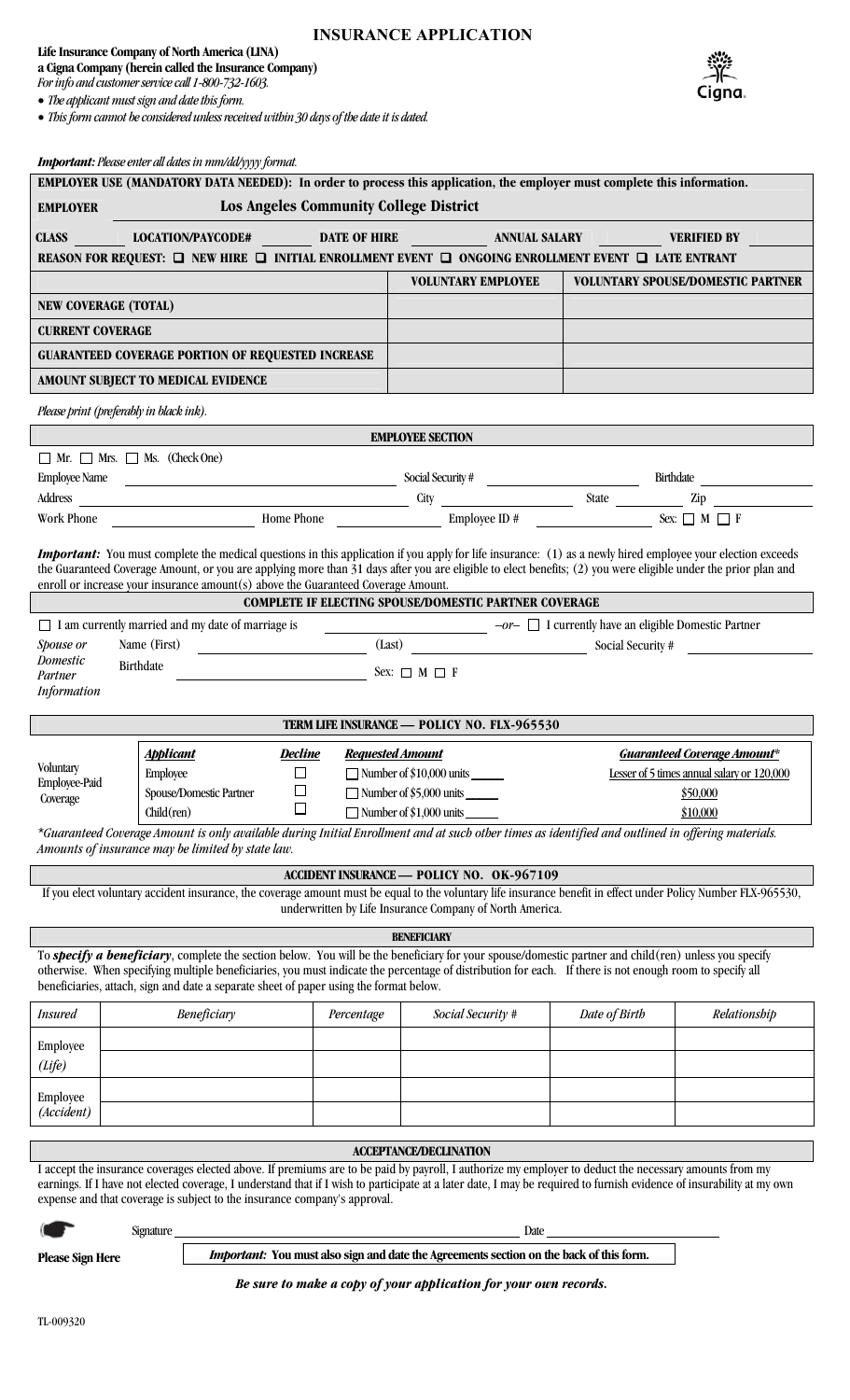#### **IMPORTANT Please complete each section that follows if it is needed. Read the Agreements and Authorization. Sign and date the form in the space provided.**

Complete the employee and spouse/domestic partner information in this section if you (i.e., the Employee) or your spouse/domestic partner are applying for Life Insurance that is greater than the guaranteed amount or are applying for Life Insurance more than 31 days after you were eligible for the insurance.

| <b>Height and Weight Information</b>                                                                                                                                                                 |                                |          |                                                 |        |                          |        |  |  |  |  |  |  |
|------------------------------------------------------------------------------------------------------------------------------------------------------------------------------------------------------|--------------------------------|----------|-------------------------------------------------|--------|--------------------------|--------|--|--|--|--|--|--|
| <b>Employee</b>                                                                                                                                                                                      | <b>Spouse/Domestic Partner</b> |          |                                                 |        |                          |        |  |  |  |  |  |  |
| Height<br>ft<br>in                                                                                                                                                                                   | Height                         | ft<br>in |                                                 |        |                          |        |  |  |  |  |  |  |
| Weight<br><b>lbs</b>                                                                                                                                                                                 | Weight                         | lbs      |                                                 |        |                          |        |  |  |  |  |  |  |
| PHYSICIAN SECTION                                                                                                                                                                                    |                                |          |                                                 |        |                          |        |  |  |  |  |  |  |
| <b>Employee Physician</b>                                                                                                                                                                            |                                |          |                                                 |        |                          |        |  |  |  |  |  |  |
| Name Phone No. Phone No.                                                                                                                                                                             |                                |          |                                                 |        |                          |        |  |  |  |  |  |  |
|                                                                                                                                                                                                      |                                |          |                                                 |        |                          |        |  |  |  |  |  |  |
|                                                                                                                                                                                                      |                                |          |                                                 |        |                          |        |  |  |  |  |  |  |
|                                                                                                                                                                                                      |                                |          |                                                 |        |                          |        |  |  |  |  |  |  |
| <b>Spouse/Domestic Partner Physician</b>                                                                                                                                                             |                                |          |                                                 |        |                          |        |  |  |  |  |  |  |
| Name Phone No.                                                                                                                                                                                       |                                |          |                                                 |        |                          |        |  |  |  |  |  |  |
|                                                                                                                                                                                                      |                                |          |                                                 |        |                          |        |  |  |  |  |  |  |
| Please indicate your answers for each question by checking the Yes or No box for the question.                                                                                                       |                                |          |                                                 |        |                          |        |  |  |  |  |  |  |
|                                                                                                                                                                                                      |                                |          |                                                 |        |                          |        |  |  |  |  |  |  |
| <b>SECTION A</b>                                                                                                                                                                                     |                                |          |                                                 |        |                          |        |  |  |  |  |  |  |
| Within the last 5 years has the proposed insured been:                                                                                                                                               |                                |          |                                                 |        |                          |        |  |  |  |  |  |  |
| diagnosed with any of the conditions shown in items A through J below,                                                                                                                               |                                |          |                                                 |        |                          |        |  |  |  |  |  |  |
| told by a medical professional he/she has or may have any of the conditions shown in items A through J below,                                                                                        |                                |          |                                                 |        |                          |        |  |  |  |  |  |  |
| or been treated by a medical professional for any of the conditions shown in items A through J below?                                                                                                |                                |          |                                                 |        |                          |        |  |  |  |  |  |  |
|                                                                                                                                                                                                      |                                |          |                                                 |        | Spouse/                  |        |  |  |  |  |  |  |
|                                                                                                                                                                                                      |                                |          | <b>Employee</b><br><b>Yes</b><br>N <sub>o</sub> |        | Dom. Part.<br><u>Yes</u> | No     |  |  |  |  |  |  |
| High blood pressure, heart attack, chest pain or Angina, a heart murmur, poor circulation or any other condition affecting the heart or<br>А.                                                        |                                |          |                                                 |        |                          |        |  |  |  |  |  |  |
| circulatory system?                                                                                                                                                                                  |                                |          | ⊔                                               | $\Box$ | ❏                        | ❏      |  |  |  |  |  |  |
| Diabetes, glandular condition, Hepatitis, or any condition affecting the esophagus, stomach, intestines, liver or pancreas?<br>B.                                                                    |                                | ❏        | $\Box$                                          | $\Box$ |                          |        |  |  |  |  |  |  |
| Asthma, Chronic Bronchitis, Emphysema, or any other condition affecting the lungs or respiratory tract?<br>C.                                                                                        |                                | □        | $\Box$                                          | $\Box$ |                          |        |  |  |  |  |  |  |
| Any condition affecting the kidneys, urinary tract, prostate gland or reproductive system?<br>D.                                                                                                     |                                |          | $\Box$                                          | $\Box$ |                          |        |  |  |  |  |  |  |
| HIV infection, AIDS, or any other condition affecting the immune system or lymph nodes?<br>Е.                                                                                                        | $\Box$                         | $\Box$   | ❏                                               | $\Box$ |                          |        |  |  |  |  |  |  |
| Stroke, Transient Ischemic Attack (TIA), Alzheimer's disease, paralysis, Epilepsy, fainting, seizures, headaches, or other condition affecting<br>F.                                                 | ❏                              | $\Box$   | ❏                                               | ❏      |                          |        |  |  |  |  |  |  |
| the nervous system?<br>Anemia or any other condition affecting the blood, Lupus, Arthritis, deformity or loss of limb?<br>G.                                                                         |                                | $\Box$   | $\Box$                                          | $\Box$ |                          |        |  |  |  |  |  |  |
| Anxiety, Depression, Bipolar Disorder, or any other mental disorder or condition?<br>Н.                                                                                                              |                                | $\Box$   | $\Box$                                          | $\Box$ |                          |        |  |  |  |  |  |  |
| Cancer, Tumor, Leukemia, Hodgkin's Disease, Polyps or Mole?<br>I.                                                                                                                                    | $\Box$                         |          |                                                 |        |                          |        |  |  |  |  |  |  |
| Alcohol or drug abuse or dependency?<br>J.                                                                                                                                                           |                                |          |                                                 |        |                          |        |  |  |  |  |  |  |
| <b>SECTION B</b>                                                                                                                                                                                     |                                |          |                                                 |        |                          |        |  |  |  |  |  |  |
|                                                                                                                                                                                                      |                                |          |                                                 |        |                          |        |  |  |  |  |  |  |
| Within the last 5 years has the proposed insured:                                                                                                                                                    |                                |          |                                                 |        |                          |        |  |  |  |  |  |  |
| Had a Driving While Intoxicated (DWI), Driving Under the Influence (DUI) or Operating Under the Influence (OUI) conviction?<br>А.                                                                    |                                |          |                                                 |        |                          |        |  |  |  |  |  |  |
| Smoked cigarettes:<br>B.                                                                                                                                                                             |                                |          |                                                 | ❏      | ❏                        | $\Box$ |  |  |  |  |  |  |
| For how many years has the proposed insured smoked?<br>1.                                                                                                                                            |                                |          |                                                 |        |                          |        |  |  |  |  |  |  |
| Approximately how many cigarettes are, or were, smoked on average per day?<br>2.<br>If cigarette smoking has been discontinued, when (month and year) did the proposed insured quit smoking?<br>3.   |                                |          |                                                 |        |                          |        |  |  |  |  |  |  |
| Used any controlled or illegal drug or other substance?<br>C.                                                                                                                                        | $\Box$                         | $\Box$   | $\Box$                                          | $\Box$ |                          |        |  |  |  |  |  |  |
| Been seen for, or been advised to have sought treatment for, observation and/or consultation for surgery, medical examination, and/or tests,<br>D.                                                   |                                |          |                                                 |        |                          |        |  |  |  |  |  |  |
| such as blood, urine, X-rays, electrocardiograms, scans, biopsies, or any medical tests/exams not listed here or above, other than normal                                                            |                                |          |                                                 |        |                          |        |  |  |  |  |  |  |
| routine physical exams?                                                                                                                                                                              | ❏                              | ❏        | ❏                                               | ❏      |                          |        |  |  |  |  |  |  |
| Used any medication prescribed by a physician or other medical practitioner, or used any form of alternative and complementary medical<br>Е.<br>treatment or remedy, including herbs or acupuncture? |                                |          | ❏                                               | $\Box$ | $\Box$                   | $\Box$ |  |  |  |  |  |  |
| Been seen, sought treatment for, consulted, advised they had and/or received any medical advice from a health care practitioner for any<br>F.                                                        |                                |          |                                                 |        |                          |        |  |  |  |  |  |  |
| disease, disorder and/or medical impairment not listed above?                                                                                                                                        | ❏                              | $\Box$   | $\Box$                                          | $\Box$ |                          |        |  |  |  |  |  |  |
| Use the space below to explain "Yes" answers. If more space is needed, use a new page. Sign and date it. Attach it to this form.                                                                     |                                |          |                                                 |        |                          |        |  |  |  |  |  |  |

*Name of Employee, Spouse/Domestic Partner Medical Condition Date Occurred Duration/Treatment Received Current Status*

*Caution: Any person who, knowingly and with intent to defraud any insurance company or other person: (1) files an application for insurance or statement of claim containing any materially false information; or (2) conceals for the purpose of misleading, information concerning any fact material thereto, commits a fraudulent insurance act. Important:* **You must also sign and date the Agreements and Authorization section.**

*Fold and staple this page to conceal health questions.* 

## *Return application to your employer. Be sure to make a copy for your own records.*